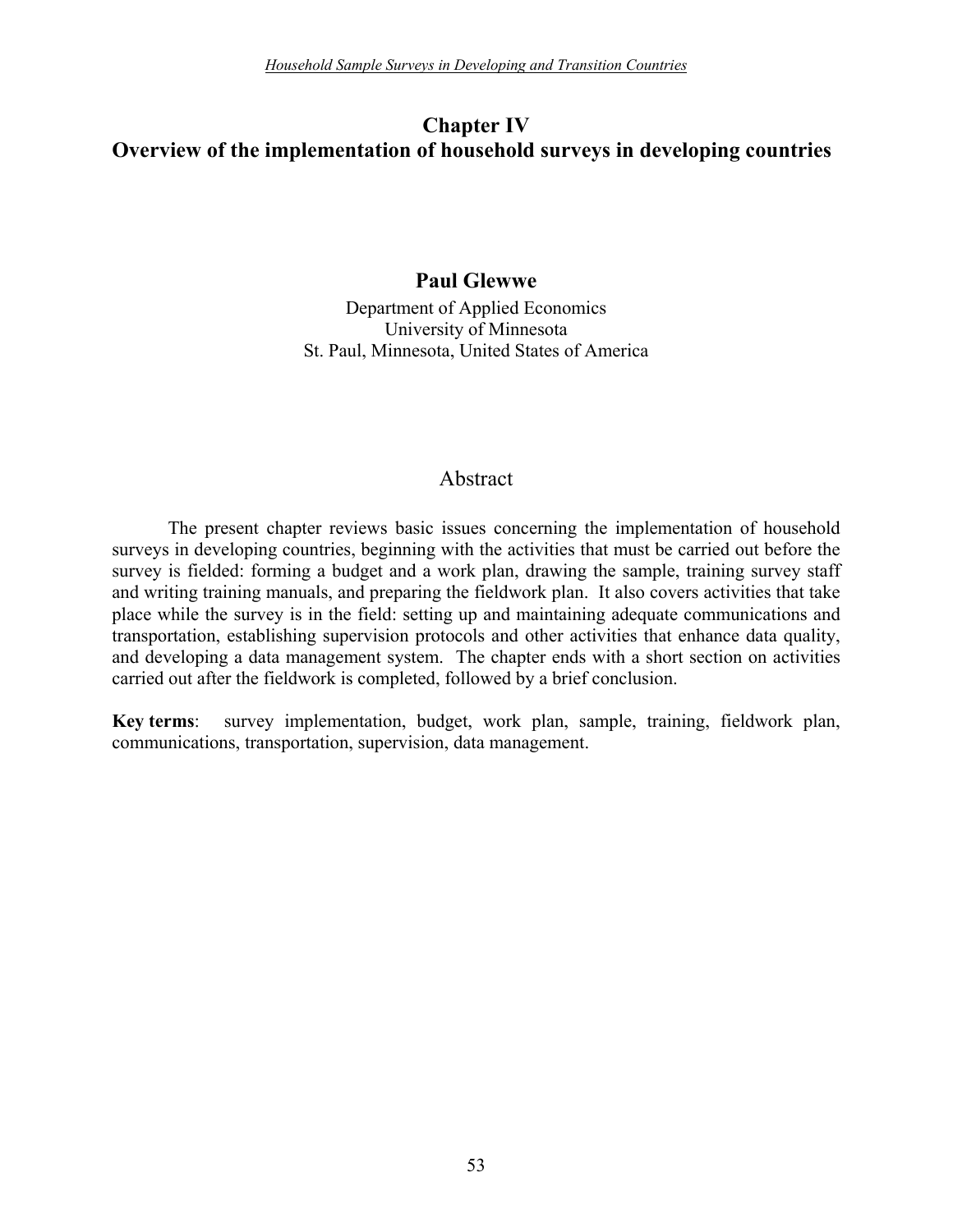# **A. Introduction**

1. The value of the information that household surveys provide depends heavily on the usefulness and accuracy of the data they collect, which in turn depend on how the survey is actually implemented in the field. The present chapter provides general recommendations on the implementation of surveys, which include almost all aspects of the overall process of carrying out a household survey apart from questionnaire design.

2**.** One can think of a well-designed household survey questionnaire (and the associated data analysis plans) as representing the halfway point on the path to a successful survey. The endpoint is reached through effective survey implementation. Effective implementation begins not when the interviewers start to interview the households assigned to them but months -- and often one or two years -- earlier. Section B of this chapter presents a discussion of the activities that must be carried out before any households can be interviewed; section C describes activities that take place while the survey is in the field; section D provides a short discussion of tasks that must be completed after the fieldwork is finished; and the final section offers some brief concluding remarks. While this chapter provides a useful introduction to this topic, it is far too brief to provide all the detailed advice that will be needed. To ensure that the survey will meet its objectives, the individuals responsible for the survey should consult much more detailed treatments. A good place to start is Grosh and Muñoz (1996): although it focuses on the World Bank's Living Standards Measurement Study (LSMS) surveys, much of its advice applies to almost any kind of household survey. Two other useful references are Casley and Lury (1987) and United Nations (1984).

3. Throughout this chapter, it is assumed that the survey is being planned and implemented by a well-organized "core" team appointed for that purpose. It is also assumed that the survey questionnaire will be administered by interviewers who will visit the respondents in their homes and that the sampling unit is the household.<sup>13</sup> Finally, readers should note that the focus of this chapter is on developing countries, including low-income transition economies such as China and Viet Nam. Even so, most of the recommendations also apply to the more developed transition economies of Eastern Europe and the former Soviet Union.

# **B. Activities before the survey goes into the field**

4. For any household survey, the first task is to form a core team that will manage all aspects of the survey. Chapter III explains in detail who should be included in the team. After the core team is in place, the following eight tasks must be completed before any households can be interviewed:

- (a) Drafting a tentative budget and secure financing;
- (b) Developing a work plan for all the remaining activities;
- (c) Drawing a sample of households to be interviewed;

<sup>1</sup> In some surveys, the sampling unit is the dwelling, not the household; but in such cases, some or all of the households in the sampled dwellings become the "reporting units" of the survey.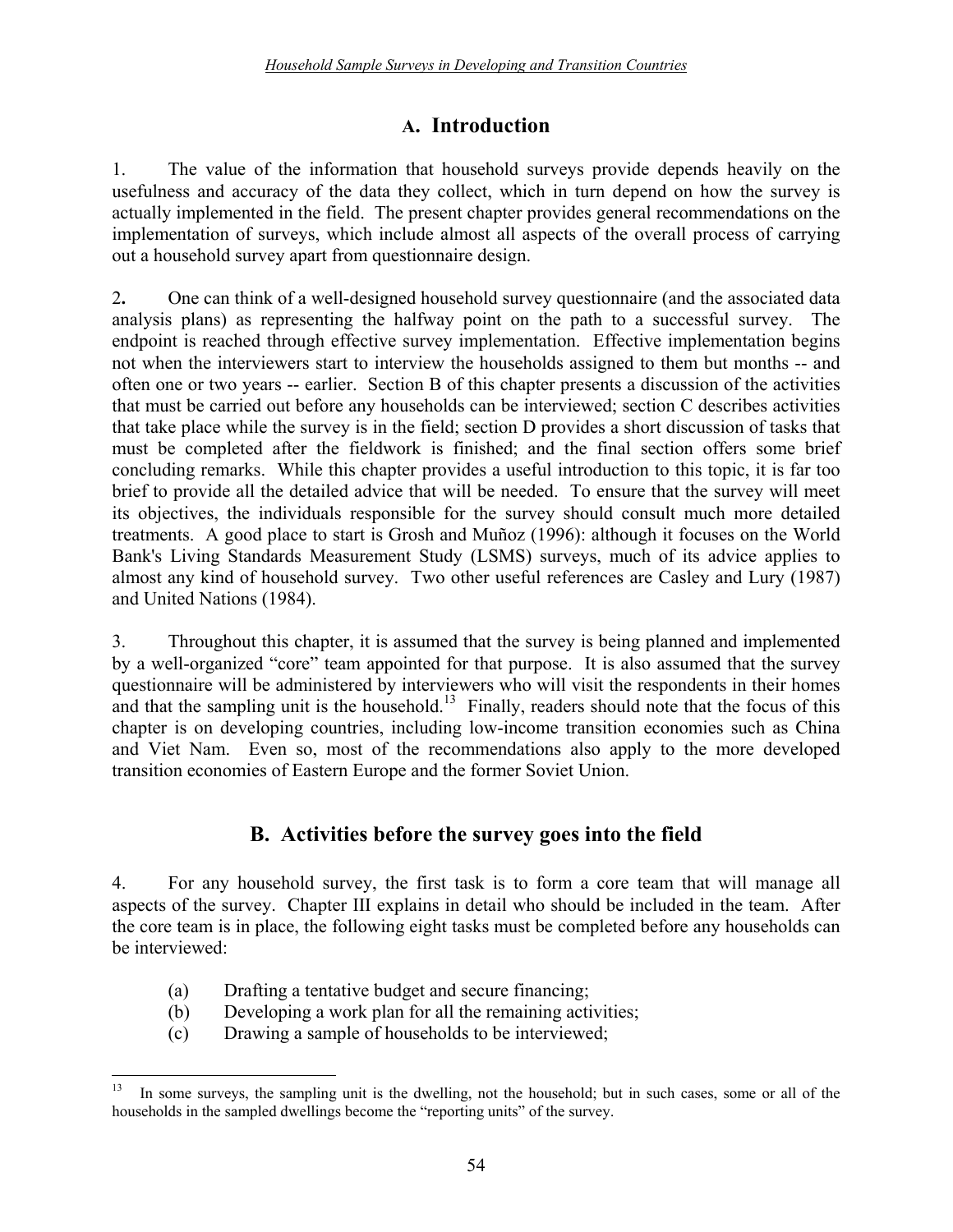- (d) Writing training manuals;
- (e) Training field and data entry staff;
- (f) Preparing a fieldwork and data entry plan;
- (g) Conducting a pilot test;
- (h) Launching a publicity campaign.

This list of tasks is in approximate chronological order. Each task is described below.

### 1. Financing the budget

5. Financial resources are a serious constraint on what can be done with almost any household survey. The limits implied by this constraint are not necessarily obvious. The first task in almost any survey is to draw up a draft budget based on assumptions about the number of households to be sampled and the amount of staff time needed to interview a typical household. This budget will be approximate because some details of the cost cannot be known until details of the questionnaire are known, but in most cases the draft budget will bear a reasonable resemblance to the final budget (unless the objectives of the survey are significantly altered).

6. Once a draft budget has been prepared, the funds required must be found. If funding is uncertain, detailed planning on the survey should probably be postponed until funding is secured. This will avoid wasting staff time in the event that no financing can be found.

7. Although it is difficult to say much more about setting a budget without further information on the nature and type of the survey, a few general recommendations can be made. First, an assessment should be made of the capacity of the organization that will implement the survey. If that organization lacks some technical skills -- if, for example, it has little expertise in drawing samples or is characterized by a lack of expertise in using new information technologies -- it may be necessary to hire outside consultants. This could significantly raise the cost of the survey, but in almost all cases the extra cost is clearly worthwhile. Second, a good way to start is to look at budgets of similar surveys already done in the country, or in similar countries. Third, in order to avoid the strain imposed by unexpected costs, a "cushion" of about 10 per cent of the total budget should be explicitly added as an additional budget line item. This item is often referred to as *contingency* costs. In cases where great uncertainty exists concerning costs, a contingency of 15 or even 20 per cent may be needed.

8. To make the above discussion more concrete, table IV.1 [a modified version of table 8.2 in Grosh and Muñoz (1996)] provides a draft budget for a hypothetical survey. In this example, it is assumed that the survey will interview 3,000 households, with data collection spread over a period of one year. In addition to a core survey team (see chap. III,) there are four field teams, each consisting of three interviewers, one supervisor and one data entry operator. Two drivers, with vehicles dedicated to the project, will transport the teams to their places of work. It is assumed that each interviewer will work 250 days over the course of the year, interviewing (on average) one household per day. Table IV.1 presents hypothetical salaries for all personnel, as well as hypothetical "travel allowances" given to team members for each day of work in the field. Each field team will have a computer for data entry, and the core survey team will have three data analysis computers. Hypothetical costs are also given for consultants, both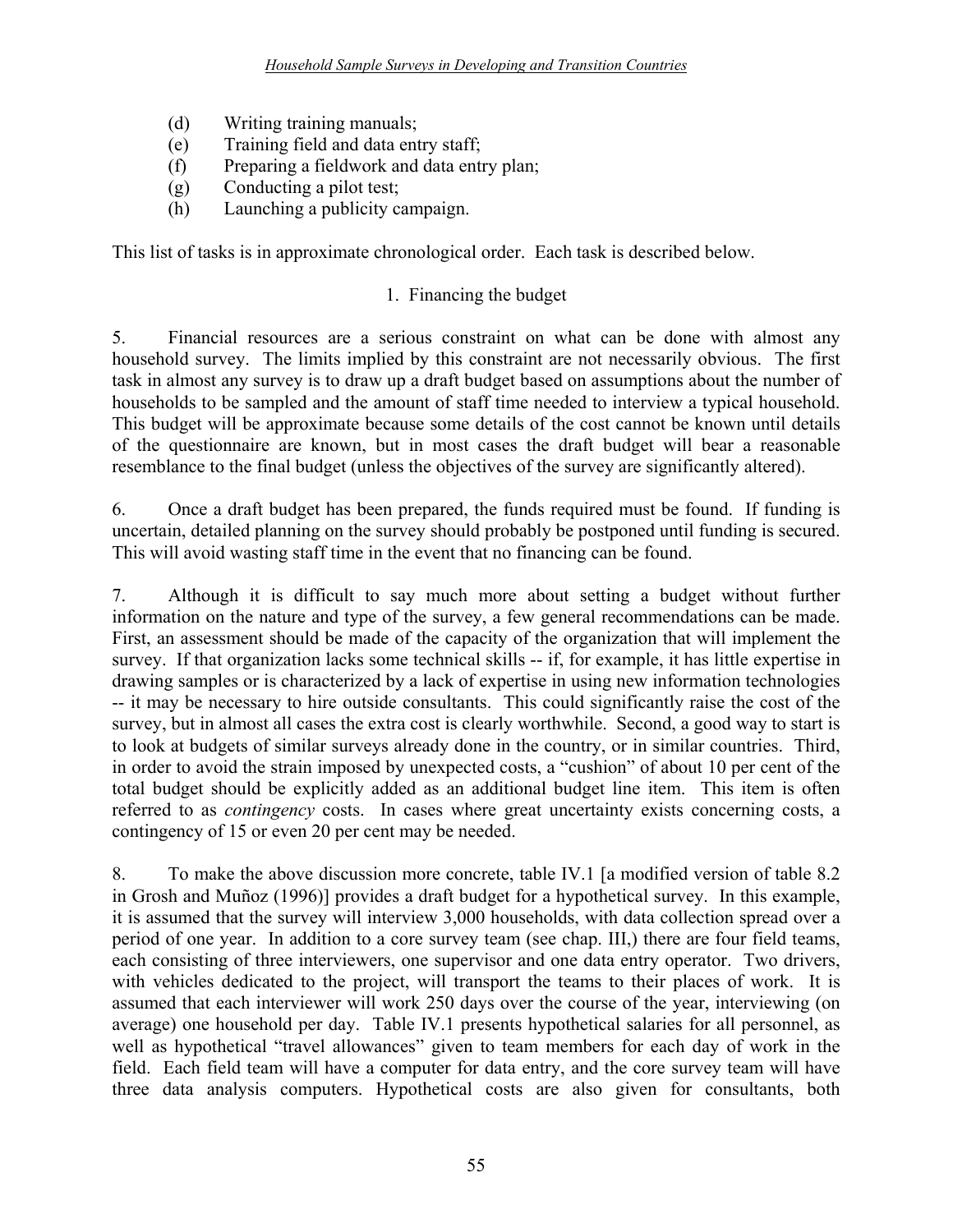| Item                        | Number                  | Amount of time               | Cost per unit           | Total cost          |  |  |  |  |  |  |
|-----------------------------|-------------------------|------------------------------|-------------------------|---------------------|--|--|--|--|--|--|
| <b>Base salaries</b>        |                         |                              |                         |                     |  |  |  |  |  |  |
| Project manager             | $\mathbf{1}$            | 30 months                    | 800/month               | 24 000              |  |  |  |  |  |  |
| Data manager                | $\mathbf{1}$            | 30 months                    | 600/month               | 18 000              |  |  |  |  |  |  |
| Fieldwork manager           | $\mathbf{1}$            | 30 months                    | 600/month               | 18 000              |  |  |  |  |  |  |
| Assistants/accountant       | $\overline{\mathbf{3}}$ | 24 months                    | 450/month               | 32 400              |  |  |  |  |  |  |
| Supervisors                 | $\overline{4}$          | 14 months                    | $\overline{400/m}$ onth | $\overline{22}$ 400 |  |  |  |  |  |  |
| Interviewers                | 12                      | 13 months                    | 350/month               | 54 600              |  |  |  |  |  |  |
| Data entry operators        | $\overline{4}$          | 13 months                    | 300/month               | 15 600              |  |  |  |  |  |  |
| <b>Drivers</b>              | $\overline{2}$          | 13 months                    | 300/month               | 7800                |  |  |  |  |  |  |
|                             |                         |                              |                         | Subtotal 192 800    |  |  |  |  |  |  |
| <b>Travel allowances</b>    |                         |                              |                         |                     |  |  |  |  |  |  |
| Project manager             | 1                       | 90 days                      | 30/day                  | 2 700               |  |  |  |  |  |  |
| Data manager                | $\mathbf{1}$            | $\overline{60}$ days         | 30/day                  | 1800                |  |  |  |  |  |  |
| Fieldwork manager           | $\mathbf{1}$            | 90 days                      | 30/day                  | 2 700               |  |  |  |  |  |  |
| Assistants                  | $\overline{c}$          | 60 days                      | 30/day                  | 3 600               |  |  |  |  |  |  |
| Listing personnel           | 10                      | 60 days                      | 15/day                  | 9 0 0 0             |  |  |  |  |  |  |
| Supervisors                 | $\overline{4}$          | 290 days                     | 15/day                  | 17 400              |  |  |  |  |  |  |
| Interviewers                | 12                      | 270 days                     | 15/day                  | 48 600              |  |  |  |  |  |  |
| <b>Drivers</b>              | $\overline{2}$          | 270 days                     | 15/day                  | 8 100               |  |  |  |  |  |  |
|                             |                         |                              |                         | Subtotal<br>93 900  |  |  |  |  |  |  |
| <b>Materials</b>            |                         |                              |                         |                     |  |  |  |  |  |  |
| Vehicle purchase            | $\sqrt{2}$              |                              | 20 000                  | 40 000              |  |  |  |  |  |  |
| Fuel and maintenance        | $\overline{2}$          | 13 months                    | 300/month               | $\frac{1}{7}800$    |  |  |  |  |  |  |
| Data entry computers        | $\overline{4}$          |                              | 1 000                   | 4 0 0 0             |  |  |  |  |  |  |
| Printers, stabilizers, etc. | $\overline{5}$          | $\qquad \qquad \blacksquare$ | $1~000\,$               | 5 000               |  |  |  |  |  |  |
| Data analysis computers     | 3                       |                              | 1500                    | 4 500               |  |  |  |  |  |  |
| Computer/office supplies    | $\blacksquare$          | 30 months                    | 350/month               | 10 500              |  |  |  |  |  |  |
| Photocopier/fax machine     | 1 each                  |                              | 2 500                   | 2 500               |  |  |  |  |  |  |
|                             |                         |                              |                         | 74 300<br>Subtotal  |  |  |  |  |  |  |
| <b>Printing costs</b>       |                         |                              |                         |                     |  |  |  |  |  |  |
| Questionnaires              | 3 500                   | ÷,                           | $\overline{c}$          | 7 000               |  |  |  |  |  |  |
| Training manuals            | 40                      |                              | 5                       | 200                 |  |  |  |  |  |  |
| Reports                     | 500                     |                              | $\overline{5}$          | 2 500               |  |  |  |  |  |  |
|                             |                         |                              |                         | Subtotal<br>9 700   |  |  |  |  |  |  |
| <b>Consultant costs</b>     |                         |                              |                         |                     |  |  |  |  |  |  |
| Foreign consultants         | 5                       | Person-months                | 10 000/month            | 50 000              |  |  |  |  |  |  |
| International per diem      | 150                     | days                         | 150/day                 | 22 500              |  |  |  |  |  |  |
| International travel        | $8\,$                   | trips                        | 2000/trip               | 16 000              |  |  |  |  |  |  |
| Local consultants           | $\overline{5}$          | Person-months                | 3 000/month             | 15 000              |  |  |  |  |  |  |
|                             |                         |                              |                         | 103 500<br>Subtotal |  |  |  |  |  |  |
| Contingency (10 per cent)   |                         |                              |                         | 47 400              |  |  |  |  |  |  |
|                             |                         |                              |                         |                     |  |  |  |  |  |  |
| <b>Total</b>                |                         |                              |                         | 521 600             |  |  |  |  |  |  |

#### **Table IV.1. Draft budget for a hypothetical survey of 3,000 households (United States dollars)**

*Note*: Hyphen (-) indicates that the item is not applicable.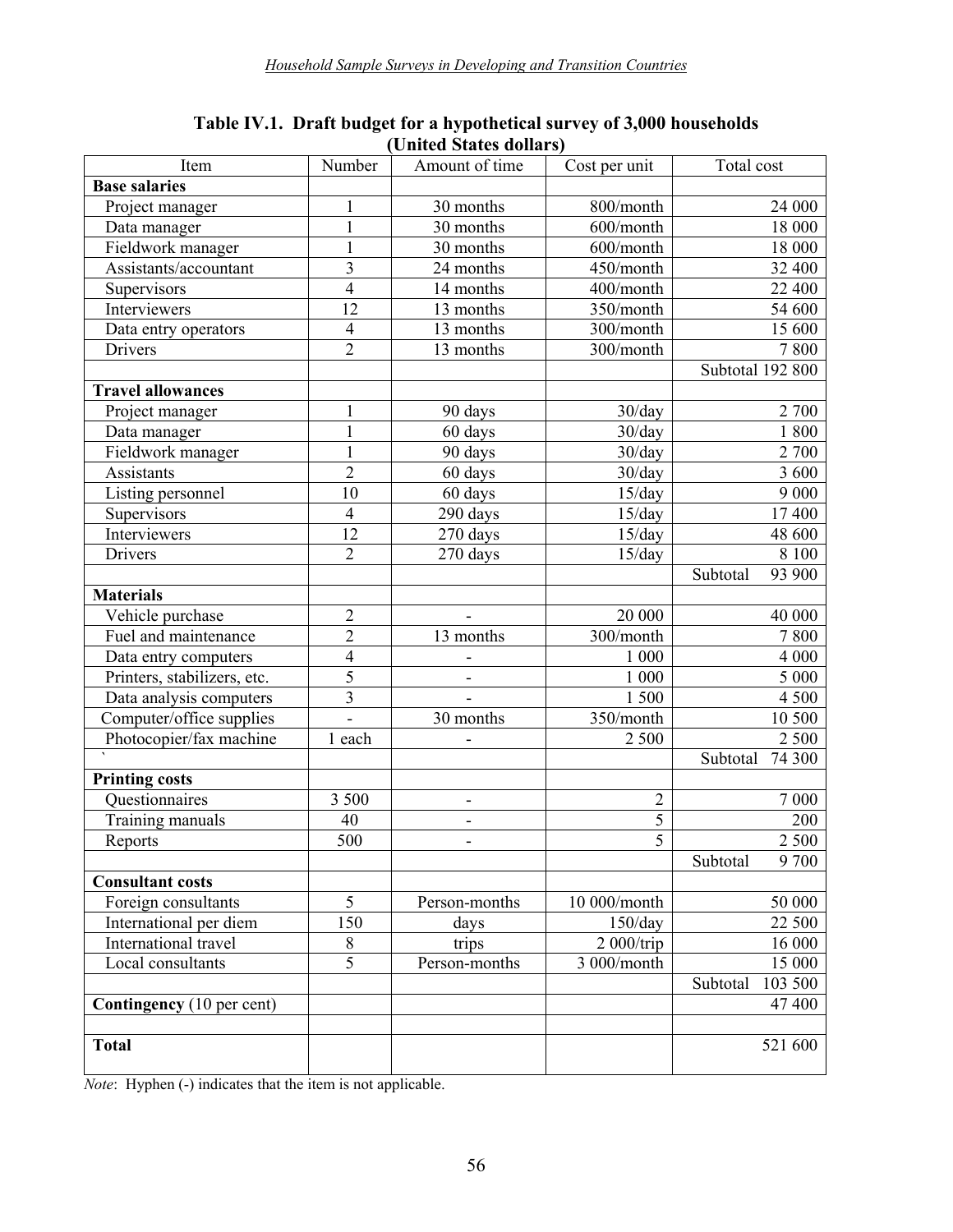international and local. Of course, this table is given for illustrative purposes only: the cost of any particular survey will depend on the sample size, the number of staff hired, their salaries and other remuneration, the supervisor-to-interviewer ratio, the number of households that an interviewer can cover in one day, whether data entry is carried out in the field or in a centralized location, and many other factors. It is presented here to serve as a "checklist" in order to ensure that all basic costs are included in the draft survey budget.

### 2. Work plan

9. After funding has been secured, the next task is to draw up a realistic work plan, which is essentially a timetable of activities from the first stages of planning for the survey until after the end of the fieldwork.<sup>14</sup> The work plan includes each of the following activities: general management (including purchase of equipment); questionnaire development; drawing the sample; assigning, hiring and training staff; data entry and data management; fieldwork activities; and data analysis, processing, documentation, and report writing. For each of these specific areas, a list of tasks to be completed, and the dates of their completion (in other words, deadlines), should be made. Major milestones, such as the pilot test and the first day of fieldwork, should be highlighted. This list, which can often be displayed in a chart, is the work plan of the survey.

10. Needless to say, many of these activities are interrelated and thus they must be coordinated. For example, many data management and data analysis activities cannot begin until the equipment needed has been purchased, and the staff that will be carrying them out has been assigned (or hired) and trained. One should also bear in mind that even the best plans must be changed as unexpected events occur. Most plans turn out in retrospect to have been too optimistic, so that delays are common. As much as possible, the timetable for the various activities should be realistic and should include some "down time" that will allow participants to catch up when the inevitable delays occur.

11. Figure IV.1 [adapted from figure 8.1 in Grosh and Muñoz (1996)] presents an example of a work plan. The work plan covers 30 months. Asterisks (\*) indicate when the different activities take place. The diagram shows that preparations must begin about one year before the survey is to go into the field. The fact that the pilot test occurs in the eighth month implies that a draft questionnaire, trained staff, and a draft data entry program must be ready by that month. The actual fieldwork is set to begin in month 12 and assumed to continue for one year. The work plan also assumes that a draft report will be prepared when half of the data have been collected. Of course, the work plans for any particular survey will differ from this one. This draft version serves as a checklist and shows how the timing of the different tasks must be coordinated.

 $\overline{a}$ 

<sup>&</sup>lt;sup>14</sup> This is a general work plan which includes many tasks that must be performed before the fieldwork begins (before any households are interviewed). A more specific "fieldwork and data entry plan" is also needed, as discussed below.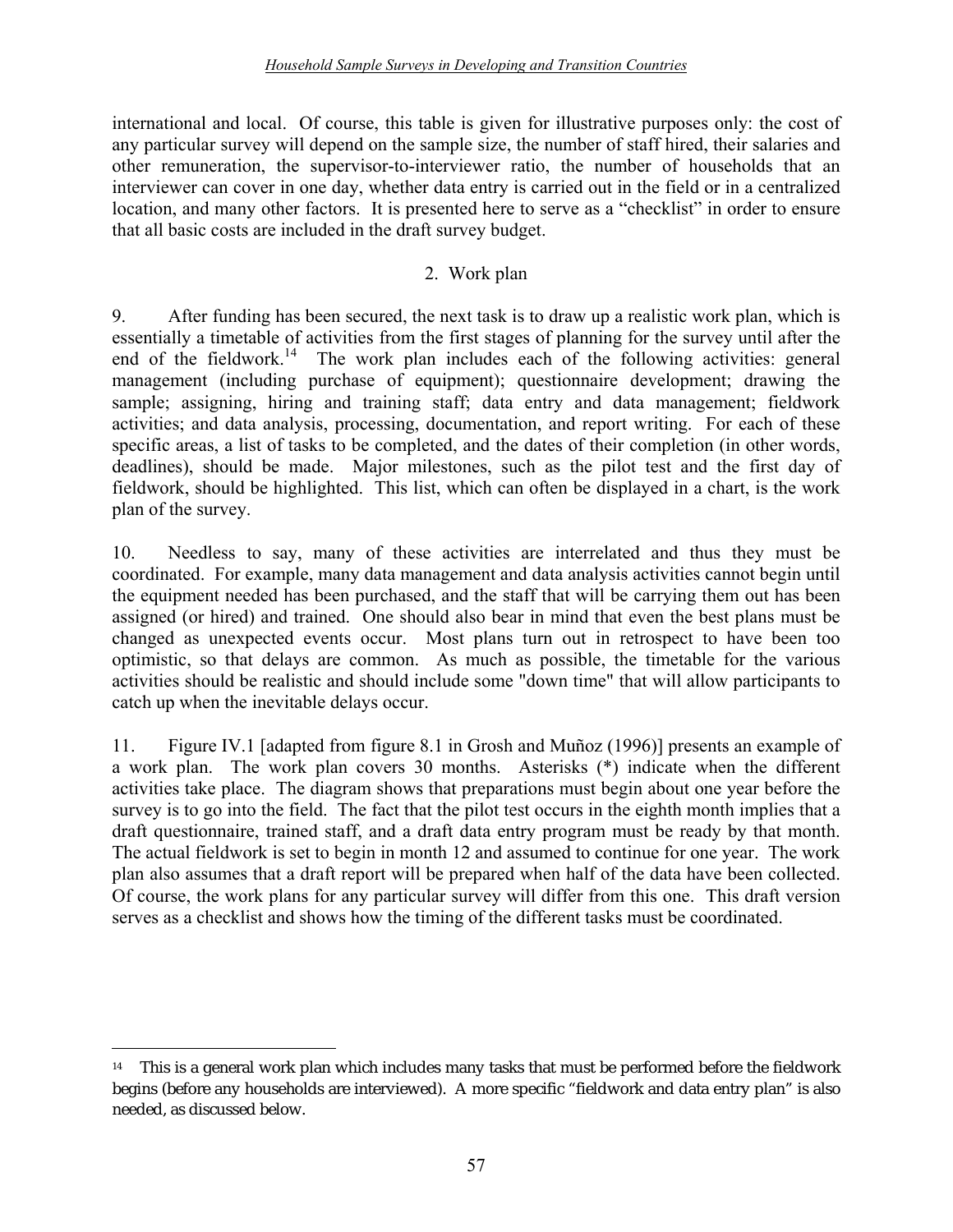| <b>Task</b>                                                             | <b>Month of Survey</b> |            |                |                |            |        |                |         |              |                  |              |            |                |                |              |              |                |                |              |                                        |                                       |               |               |               |                                       |                                      |             |               |        |                                                |
|-------------------------------------------------------------------------|------------------------|------------|----------------|----------------|------------|--------|----------------|---------|--------------|------------------|--------------|------------|----------------|----------------|--------------|--------------|----------------|----------------|--------------|----------------------------------------|---------------------------------------|---------------|---------------|---------------|---------------------------------------|--------------------------------------|-------------|---------------|--------|------------------------------------------------|
|                                                                         |                        |            |                |                |            |        |                |         |              |                  | $\mathbf{I}$ |            | $\mathbf{1}$   |                | $\mathbf{1}$ | $\mathbf{1}$ | $\mathbf{1}$   | $\overline{1}$ | $\mathbf{1}$ | $\begin{bmatrix} 2 \\ 0 \end{bmatrix}$ | $\begin{array}{c} 2 \\ 1 \end{array}$ | $\frac{2}{2}$ | $\frac{2}{3}$ | $\frac{2}{4}$ | $\begin{array}{c} 2 \\ 5 \end{array}$ | $\begin{matrix} 2 \\ 6 \end{matrix}$ | $rac{2}{7}$ | $\frac{2}{8}$ |        | $\begin{bmatrix} 2 & 3 \\ 9 & 0 \end{bmatrix}$ |
| <b>Management and logistics</b>                                         | 1<br>$\ast$            | $\sqrt{2}$ | $\overline{3}$ | $\overline{4}$ | $\sqrt{5}$ | 6      | $\overline{7}$ | $\,8\,$ | $\mathbf{9}$ | $\boldsymbol{0}$ | $\mathbf{1}$ | $\sqrt{2}$ | $\mathfrak{Z}$ | $\overline{4}$ | $\sqrt{5}$   | 6            | $7\overline{}$ | $\,8\,$        | 9            |                                        |                                       |               |               |               |                                       |                                      |             |               |        |                                                |
| Appoint core survey team                                                |                        |            |                |                |            |        |                |         |              |                  |              |            |                |                |              |              |                |                |              |                                        |                                       |               |               |               |                                       |                                      |             |               |        |                                                |
| Purchase computers                                                      |                        | $\ast$     |                |                |            | $\ast$ | $\ast$         | $\ast$  | $\ast$       |                  |              |            |                |                |              |              |                |                |              |                                        |                                       |               |               |               |                                       |                                      |             |               |        |                                                |
| Purchase survey materials                                               |                        |            |                |                |            | $\ast$ | $\star$        | $\ast$  |              |                  |              |            |                |                |              |              |                |                |              |                                        |                                       |               |               |               |                                       |                                      |             |               |        |                                                |
| Publicity                                                               |                        |            |                |                |            |        | $\ast$         | $\ast$  | $\ast$       | $\ast$           | $\ast$       |            |                |                |              |              |                |                |              |                                        |                                       |               |               |               |                                       |                                      |             |               |        |                                                |
| Purchase/rent vehicles                                                  |                        |            |                |                | $\ast$     | $\ast$ | $\ast$         | $\ast$  | $\ast$       |                  |              |            |                |                |              |              |                |                |              |                                        |                                       |               |               |               |                                       |                                      |             |               |        |                                                |
|                                                                         |                        |            |                |                |            |        |                |         |              |                  |              |            |                |                |              |              |                |                |              |                                        |                                       |               |               |               |                                       |                                      |             |               |        |                                                |
| Questionnaire development                                               |                        |            |                |                |            |        |                |         |              |                  |              |            |                |                |              |              |                |                |              |                                        |                                       |               |               |               |                                       |                                      |             |               |        |                                                |
| Set objectives of survey                                                |                        | $\ast$     | $\ast$         |                |            |        |                |         |              |                  |              |            |                |                |              |              |                |                |              |                                        |                                       |               |               |               |                                       |                                      |             |               |        |                                                |
| Prepare draft questionnaire                                             |                        |            | $\ast$         | $\ast$         | $\star$    |        |                |         |              |                  |              |            |                |                |              |              |                |                |              |                                        |                                       |               |               |               |                                       |                                      |             |               |        |                                                |
| Meetings on draft questionnaire                                         |                        |            |                |                |            | $\ast$ | $\ast$         |         |              |                  |              |            |                |                |              |              |                |                |              |                                        |                                       |               |               |               |                                       |                                      |             |               |        |                                                |
| Finalize pilot test draft questionnaire                                 |                        |            |                |                |            |        | $\ast$         |         |              |                  |              |            |                |                |              |              |                |                |              |                                        |                                       |               |               |               |                                       |                                      |             |               |        |                                                |
| Pilot test                                                              |                        |            |                |                |            |        |                | $\ast$  |              |                  |              |            |                |                |              |              |                |                |              |                                        |                                       |               |               |               |                                       |                                      |             |               |        |                                                |
| Post-pilot test meetings                                                |                        |            |                |                |            |        |                |         | $\star$      |                  |              |            |                |                |              |              |                |                |              |                                        |                                       |               |               |               |                                       |                                      |             |               |        |                                                |
| Print final version of questionnaire                                    |                        |            |                |                |            |        |                |         |              | $\ast$           |              |            |                |                |              |              |                |                |              |                                        |                                       |               |               |               |                                       |                                      |             |               |        |                                                |
|                                                                         |                        |            |                |                |            |        |                |         |              |                  |              |            |                |                |              |              |                |                |              |                                        |                                       |               |               |               |                                       |                                      |             |               |        |                                                |
| <b>Sampling</b>                                                         |                        |            |                |                |            |        |                |         |              |                  |              |            |                |                |              |              |                |                |              |                                        |                                       |               |               |               |                                       |                                      |             |               |        |                                                |
| Set sample design and frame                                             |                        | *.         | $\star$        |                |            |        |                |         |              |                  |              |            |                |                |              |              |                |                |              |                                        |                                       |               |               |               |                                       |                                      |             |               |        |                                                |
| Draw sample (PSUs)                                                      |                        |            |                | $\ast$         |            |        |                |         |              |                  |              |            |                |                |              |              |                |                |              |                                        |                                       |               |               |               |                                       |                                      |             |               |        |                                                |
| Set fieldwork plan                                                      |                        |            |                | $\ast$         |            |        |                |         |              |                  |              |            |                |                |              |              |                |                |              |                                        |                                       |               |               |               |                                       |                                      |             |               |        |                                                |
| Listing/mapping of PSUs                                                 |                        |            |                |                | $\ast$     | $\ast$ | $\ast$         | $\ast$  |              |                  |              |            |                |                |              |              |                |                |              |                                        |                                       |               |               |               |                                       |                                      |             |               |        |                                                |
|                                                                         |                        |            |                |                |            |        |                |         |              |                  |              |            |                |                |              |              |                |                |              |                                        |                                       |               |               |               |                                       |                                      |             |               |        |                                                |
| <b>Staffing and training</b>                                            |                        |            |                |                |            |        |                |         |              |                  |              |            |                |                |              |              |                |                |              |                                        |                                       |               |               |               |                                       |                                      |             |               |        |                                                |
| Select and train pilot test staff                                       |                        |            |                |                |            | $\ast$ | $\ast$         |         |              |                  |              |            |                |                |              |              |                |                |              |                                        |                                       |               |               |               |                                       |                                      |             |               |        |                                                |
| Prepare training manuals                                                |                        |            |                |                |            |        |                |         | $\ast$       | $\ast$           |              |            |                |                |              |              |                |                |              |                                        |                                       |               |               |               |                                       |                                      |             |               |        |                                                |
| Interviewer training                                                    |                        |            |                |                |            |        |                |         |              |                  | $\ast$       |            |                |                |              |              |                |                |              |                                        |                                       |               |               |               |                                       |                                      |             |               |        |                                                |
|                                                                         |                        |            |                |                |            |        |                |         |              |                  |              |            |                |                |              |              |                |                |              |                                        |                                       |               |               |               |                                       |                                      |             |               |        |                                                |
|                                                                         |                        |            |                |                |            |        |                |         |              |                  |              |            |                |                |              |              |                |                |              |                                        |                                       |               |               |               |                                       |                                      |             |               |        |                                                |
| Data management                                                         |                        |            |                |                |            | $\ast$ | $\ast$         | $\ast$  |              |                  |              |            |                |                |              |              |                |                |              |                                        |                                       |               |               |               |                                       |                                      |             |               |        |                                                |
| Design first data entry programme<br>Final version data entry programme |                        |            |                |                |            |        |                |         | $\ast$       | $\ast$           |              |            |                |                |              |              |                |                |              |                                        |                                       |               |               |               |                                       |                                      |             |               |        |                                                |
| Write data entry manual                                                 |                        |            |                |                |            |        |                |         | $\ast$       | $\ast$           |              |            |                |                |              |              |                |                |              |                                        |                                       |               |               |               |                                       |                                      |             |               |        |                                                |
| Train data entry staff                                                  |                        |            |                |                |            |        |                |         |              |                  | $\ast$       |            |                |                |              |              |                |                |              |                                        |                                       |               |               |               |                                       |                                      |             |               |        |                                                |
|                                                                         |                        |            |                |                |            |        |                |         |              |                  |              |            |                |                |              |              |                |                |              |                                        |                                       |               |               |               |                                       |                                      |             |               |        |                                                |
|                                                                         |                        |            |                |                |            |        |                |         |              |                  |              | $\ast$     | $\ast$         | $\ast$         | $\ast$       | $\ast$       | $\ast$         | $\ast$         | $\ast$       | $\star$                                | $\ast$                                | $\star$       | $\ast$        |               |                                       |                                      |             |               |        |                                                |
| Fieldwork                                                               |                        |            |                |                |            |        |                |         |              |                  |              |            |                |                |              |              |                |                |              |                                        |                                       |               |               |               |                                       |                                      |             |               |        |                                                |
|                                                                         |                        |            |                |                |            |        |                |         |              |                  |              |            |                |                |              |              |                |                |              |                                        |                                       |               |               |               |                                       |                                      |             |               |        |                                                |
| <b>Analysis and documentation</b>                                       |                        |            |                |                |            |        |                |         |              |                  |              |            |                |                |              |              |                |                |              |                                        |                                       |               |               |               |                                       |                                      |             |               |        |                                                |
| Draft analysis plan                                                     |                        |            |                |                |            |        |                |         |              |                  |              |            |                |                |              |              |                | $\star$        | $\ast$       |                                        |                                       |               |               |               |                                       |                                      |             |               |        |                                                |
| Analyse first half of data                                              |                        |            |                |                |            |        |                |         |              |                  |              |            |                |                |              |              |                |                |              | $\ast$                                 | $\ast$                                |               |               |               |                                       |                                      |             |               |        |                                                |
| Write preliminary report                                                |                        |            |                |                |            |        |                |         |              |                  |              |            |                |                |              |              |                |                |              |                                        |                                       | $\ast$        |               |               |                                       |                                      |             |               |        |                                                |
| Create first full data set                                              |                        |            |                |                |            |        |                |         |              |                  |              |            |                |                |              |              |                |                |              |                                        |                                       |               |               | $\ast$        | $\ast$                                |                                      |             |               |        |                                                |
| Initial data analysis                                                   |                        |            |                |                |            |        |                |         |              |                  |              |            |                |                |              |              |                |                |              |                                        |                                       |               |               |               |                                       | $\ast$                               | $\ast$      |               |        |                                                |
| Final report and documentation                                          |                        |            |                |                |            |        |                |         |              |                  |              |            |                |                |              |              |                |                |              |                                        |                                       |               |               |               |                                       |                                      |             | $\ast$        | $\ast$ | $\ast$                                         |

# **Figure IV.1. Work plan for development and implementation of a household survey**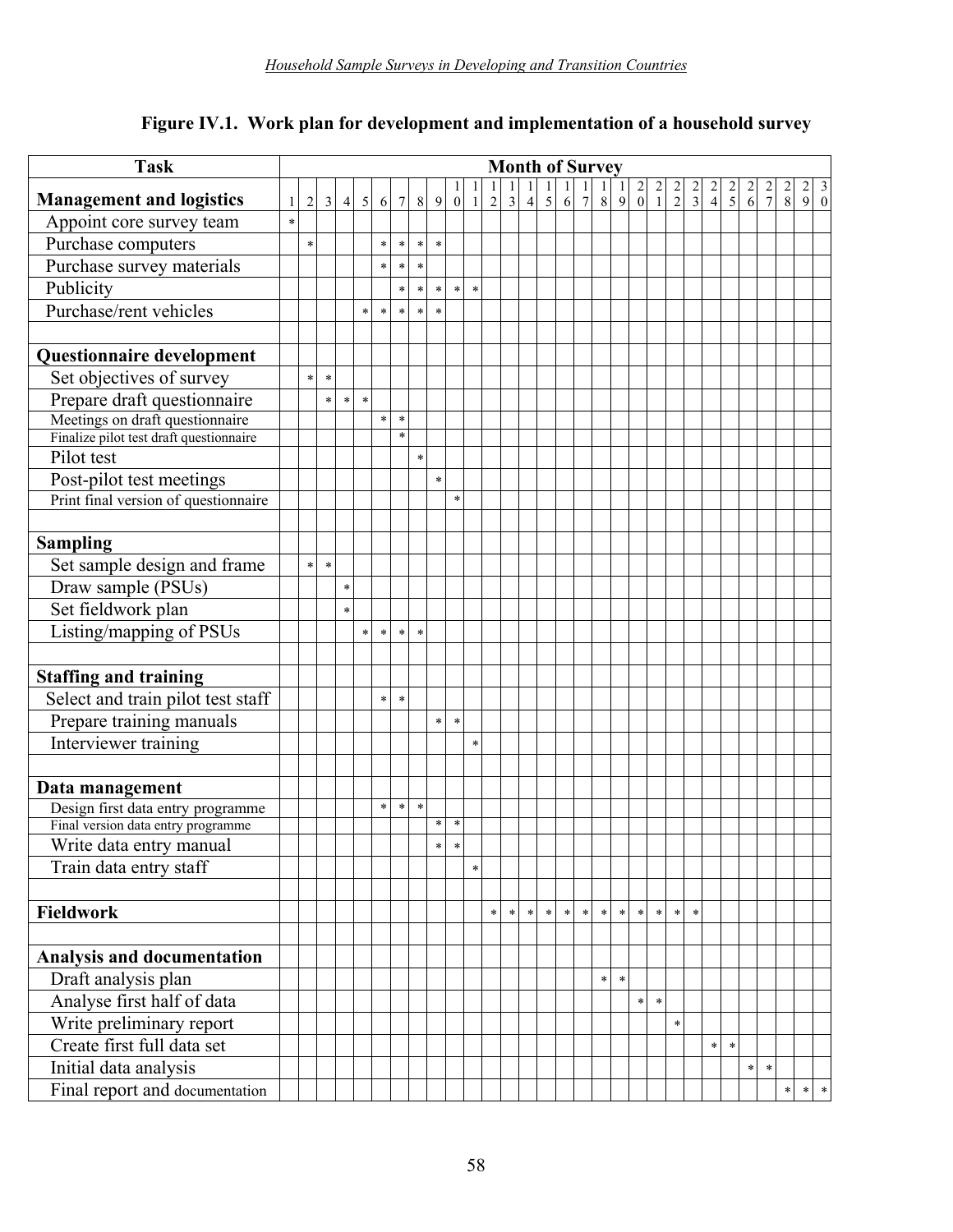### 3. Drawing a sample of households

12. In almost all household surveys, there is a population of interest, such as the population of the entire country that is represented by the households in the survey. The process of choosing a set of households that represents the larger population is called sampling, and the procedure for doing the sampling is called the sample design. There are a large number of issues that need to be considered when drawing a sample -- so many that is not even possible to list them all in an overview as brief as this one. See chapters II, V and VI in this volume for detailed recommendations on sampling. An introduction to sampling is provided by Kalton (1983); and much more comprehensive treatments can be found in Kish (1965), Cochran (1977) and Lohr (1999).

13. The discussion on sampling in this chapter will be limited to two remarks for the survey team to keep in mind. First, it is sometimes useful to design the sample so that households are interviewed over a 12-month period. This averages out seasonal variation in the phenomena being studied, and it also allows the data to be used to study seasonal patterns. Second, and more importantly, survey planners should avoid the temptation to sample a very large number of households. It is natural for them to want to increase the sample size, especially for groups of particular interest, because doing so reduces the sampling error in the survey. However, in many cases increases in sample size are accompanied by increased "non-sampling" errors due to the employment of less qualified personnel and lower supervisor-to-interviewer ratios. It is quite possible, and perhaps even likely, that reductions in the sampling errors due to a larger sample size are outweighed by increases in the non-sampling errors.

### 4. Writing training manuals

14. Perhaps the most important component of training is the preparation of manuals for all the persons who will be trained: interviewers, supervisors and data entry staff. Separate manuals are needed for each, that is to say, there must be an interviewer manual, a supervisor manual and a data entry manual. The manuals are a critical part of the training, and must be completed before the training begins. More importantly, these manuals serve as reference material when the survey itself is under way and should contain all the information needed for the different types of field and data entry staff.<sup>15</sup> In fact, data analysts often use training manuals to better understand the data they are analysing; this implies that extra copies of all manuals should be produced for use by those analysts. As a general rule, whenever doubt arises, it is better to put the material in question into the manual rather than leave it out.

15. Training manuals should explain the purpose of the survey and the basic tasks to be performed by the staff to whom the manual applies. Procedures to be used for unusual cases should also be provided, including general principles to be applied in dealing with unforeseen problems. Manuals should also explain how to fill out any forms that are to be completed as part

 $15\,$ The term "field staff" refers to interviewers, supervisors, and other staff who, to complete their work, travel to the communities where households are interviewed. As discussed below, it is very useful to bring data entry staff as close as possible to these communities. In surveys where data entry staff travel with the field staff, they can also be referred to as field staff, but in other surveys they are not considered field staff. The phrase "field and data entry staff" is used in this chapter to encompass both possibilities.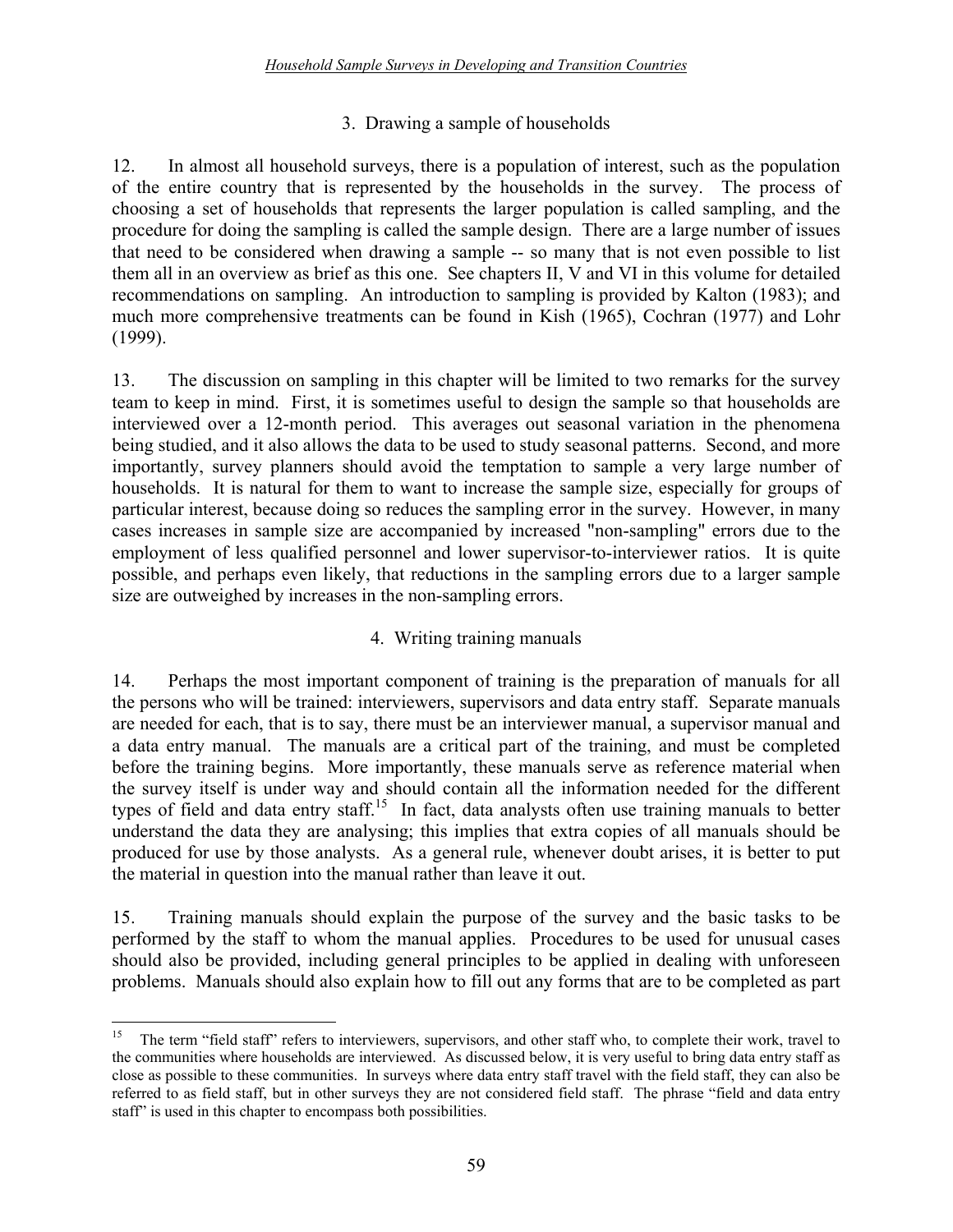#### *Household Sample Surveys in Developing and Transition Countries*

of the work (this is particularly important for the supervisor manual). Inasmuch as even the bestprepared manuals may have errors or omissions, one or more sets of "additional instructions" should be prepared as needed to supplement the manuals after they have been given to the field and data entry staff.

#### 5. Training field and data entry staff

16. In some cases, the organization carrying out the survey will have a large number of experienced interviewers, supervisors and data entry staff. When the new survey is very similar to ones that have been done before by that organization, little time for new training is needed, just a week or two to explain the details of the new questionnaire and some changes in procedures that may accompany the new survey. However, in some cases, the new survey may be quite different from any that the organization has done in the recent past, and in most cases organizations will need to hire at least some new field and data entry staff. In these situations, very thorough training is needed to ensure that the survey is of high quality. For example, newly hired interviewers and supervisors must be given general training before being trained in the specifics of the new survey. In general, such situations will require more than two weeks of training: three or four weeks are usually needed to ensure that the interviewers and supervisors are ready to do their work effectively.

17. While the nature of the training will depend on the nature of the survey, a few general comments can still be made. First, the training should include a large amount of practice, using the questionnaire, in interviewing actual households. Second, the training should emphasize understanding of the objectives of the survey, and how the data collected will serve those objectives. Focusing on this knowledge, as opposed to training field and data entry staff to follow rules rigidly without question, will help interviewers and supervisors cope with unanticipated issues and problems. Third, it is best to train more individuals than needed, and to administer some kind of test (with both written and "practice interview" components) to trainees. The results of the test can be used to select as interviewers and supervisors those trainees who achieved a higher level of performance on the test. Fourth, training should be carried out in a centralized location to ensure that all field staff are receiving the same training, and that the training itself is of the highest quality. Finally, it is important to realize that the quality of the training can have a critical effect on the quality of the survey and, ultimately, the quality of the data collected. The entire survey team must give full attention to training and not simply delegate it to one or two members.

#### 6. Fieldwork and data entry plan

18. The actual work of going out to the areas being sampled and interviewing the sampled households is typically referred to as the fieldwork. Since fieldwork should be closely coordinated with data entry, they are discussed together in this chapter. The fieldwork should begin as soon as possible (even less than a week) after the training, in order to minimize any forgetting of what was learned in the training. Before the fieldwork can begin, a very detailed plan must be drawn up that matches the households that have been selected (from the sampling plan) with the interviewers, supervisors and data entry staff who are going to do the work. The survey staff is usually organized in teams led by a supervisor. Each team is assigned a portion of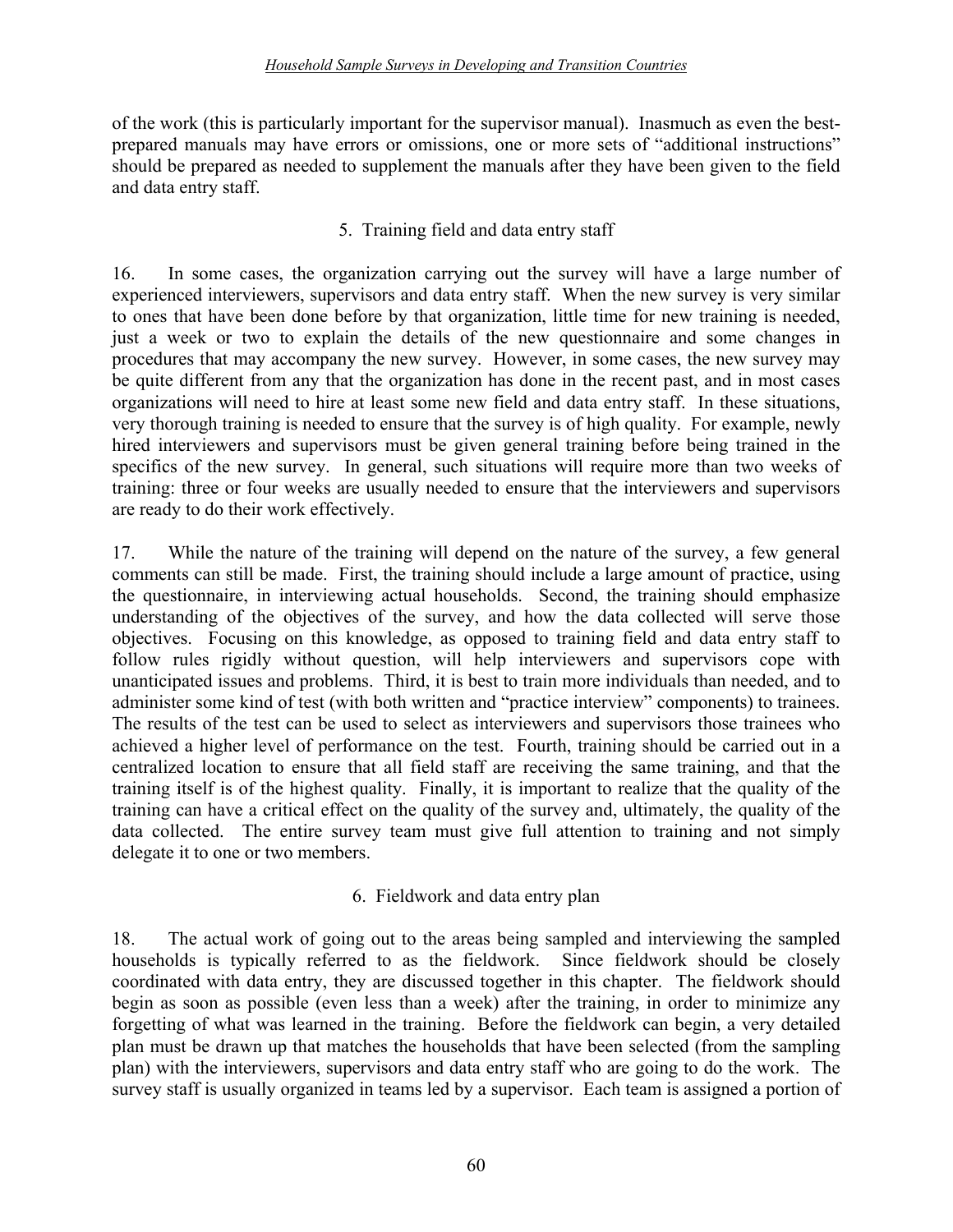the total sample and is responsible for ensuring that the households in its assigned portion are interviewed.

19. When developing the fieldwork plan, several principles should be kept in mind. First, adequate transportation must be provided, not only for staff but also for supplies. Experience with household surveys in many countries has shown that the most common logistic problems are securing fuel, oil, and adequate maintenance for vehicles used by the field staff. Second, the fieldwork plan needs to be realistic, the implication being that it should be based on past experience with household surveys in the same country. If a new type of approach is to be tried, the approach should be tested as part of the pilot test (see chap. III for a discussion of the pilot test). Third, the fieldwork plan should be accompanied by a data entry plan that explains the process by which the information from the completed questionnaires is entered into computers and eventually put into master files at the central office. Fourth, for surveys that will be in the field for several months, a break should be taken after the first few weeks to assess how smoothly the fieldwork and data entry are proceeding.<sup>16</sup> It is quite likely that the experience gained in the first weeks will result in suggestions for altering several of the fieldwork and data entry procedures; such changes should be written up and provided to the field staff as "additions" to their manuals, as explained above. Fifth, before the fieldwork plan is finalized, it should be shown to experienced supervisors and interviewers to obtain their comments and suggestions. Finally, the interviewers should be given enough time in each primary sampling unit (PSU) to make repeated visits to the sampled households so that the data are collected from the most knowledgeable respondents; the alternative of obtaining "proxy answers" from another, less informed household member is likely to reduce the accuracy of the data collected.

### 7. Conducting a pilot test

20. All household surveys should conduct a "test" of the questionnaire design, the fieldwork and data entry plans, and all other aspects of the survey. This is called the pilot test. It involves interviewing 100-200 households from all areas of the country that will be covered by the survey. Since one of the main objectives of the pilot test is to evaluate the design of the questionnaire, this is discussed in detail in chap. III. After the pilot test is finished, a meeting of several days is convened in which the core survey team and the participants in the pilot test discuss any problems identified during the pilot test. The meeting participants must then agree on a final draft of the questionnaire, final work and data entry plans, and any other aspects of the survey.

### 8. Launching a publicity campaign

21. Household surveys should publicize the start of a new household survey in the mass media in order to raise awareness of the survey and, hopefully, encourage households chosen for interviews to cooperate. Another benefit of publicity campaigns is that they raise the morale of the survey staff. In general, it is not wise to spend large sums on general publicity because the vast majority of households who see the information will not be interviewed in the survey. Yet, in some cases, such publicity can be obtained at almost no cost by contacting television and radio

 $16\,$ This break should take place during an "ordinary" period of time, so that data collection is not interrupted during an important event that should be encompassed by the survey.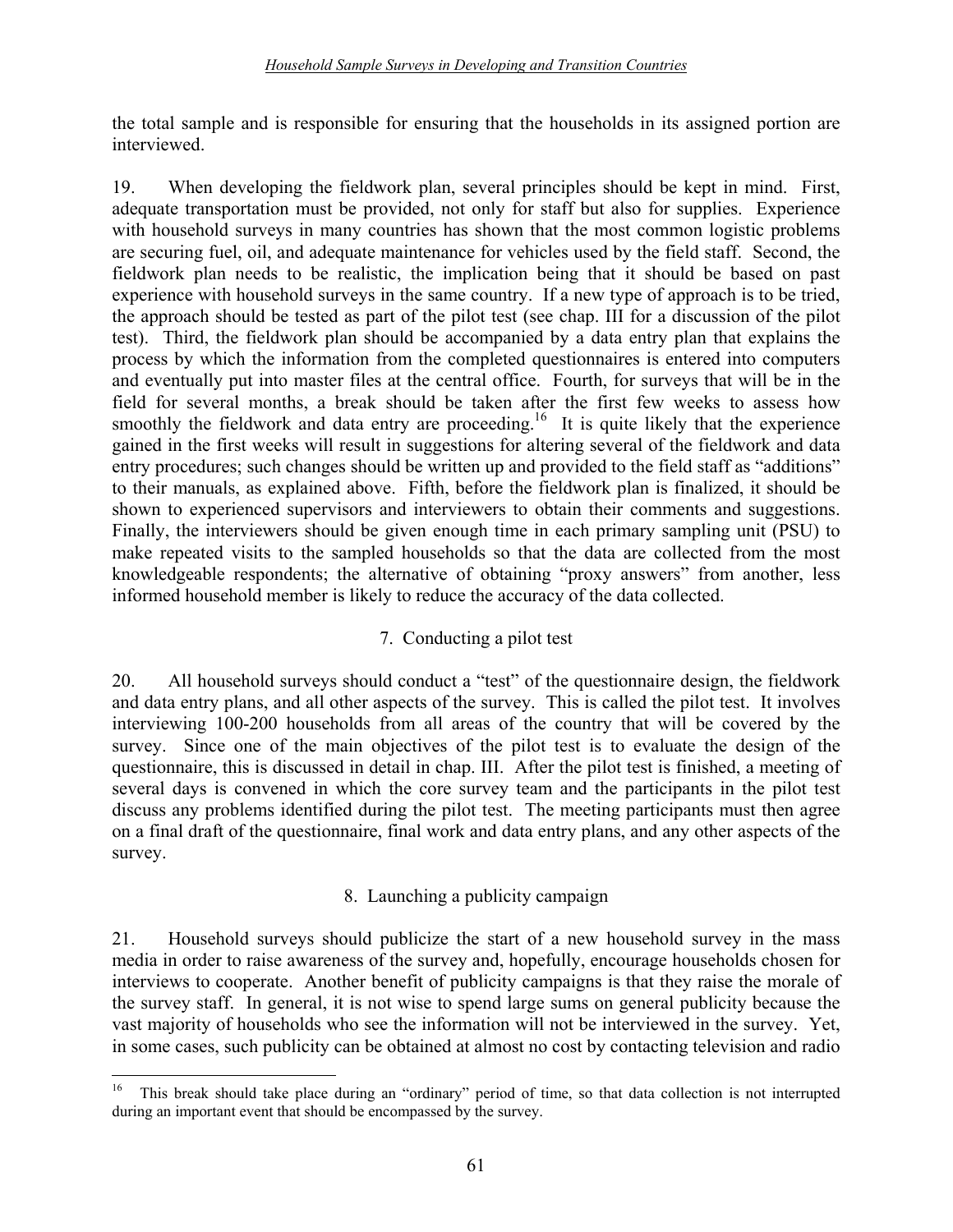stations, newspapers and other mass media organizations. Newspaper stories are particularly useful because interviewers and supervisors can keep copies of them to show to any households that doubt what the interviewers say about the survey.

22. More closely targeted publicity is also useful. This can include leaflets posted in the communities selected as PSUs, as well as letters to the individual households that have been selected to be interviewed. Posted leaflets should be colorful and attractive, and both letters and leaflets should emphasize the usefulness of the data for improving government policies. Letters should also emphasize that the data are strictly confidential; in many countries, particular laws can be cited as guarantees of confidentiality. Finally, local community leaders should be contacted in order to explain the importance and benefits of the survey. After being convinced of the benefits, these local leaders may be able to persuade reluctant households to participate in the survey.

# **C. Activities while the survey is in the field**

23. After all of the preparatory activities have been completed, the actual interviewing of households begins. Each country has a somewhat different way of conducting household surveys. However, some general advice can be provided that should be applicable to all countries (see directly below). It is assumed here that the fieldwork is conducted by travelling teams.

### 1. Communications and transportation

24. Each survey team in the field needs access to a reliable line of communication with the central survey administration in order to report progress and problems, and to provide the survey data to the central office as quickly as possible. Developing countries often have weak communication capacities, especially in rural areas. Yet, in most countries, telephone service has improved to the point that each team in the field can reach a reliable phone within hours, or at most within a day or two. In fact, cellular phones are now becoming very common in many developing countries, although not always in rural areas. One simple option is to provide cellphones to those teams that will be working in areas covered by this technology. For teams in remote areas, satellite phones may be a worthwhile investment.

25. Reliable transportation is also crucial to the work of survey teams in the field. The method used will vary from country to country, but at minimum each team should have dependable transportation so that it can move from one area of work to another. Emergency transportation must also be planned for in the event that a field team member becomes seriously ill and needs immediate medical attention. For both regular and emergency transportation, some kind of back-up system must be planned that can be used if the primary system fails. Reliable transportation can serve as a back-up method of communication if all else fails.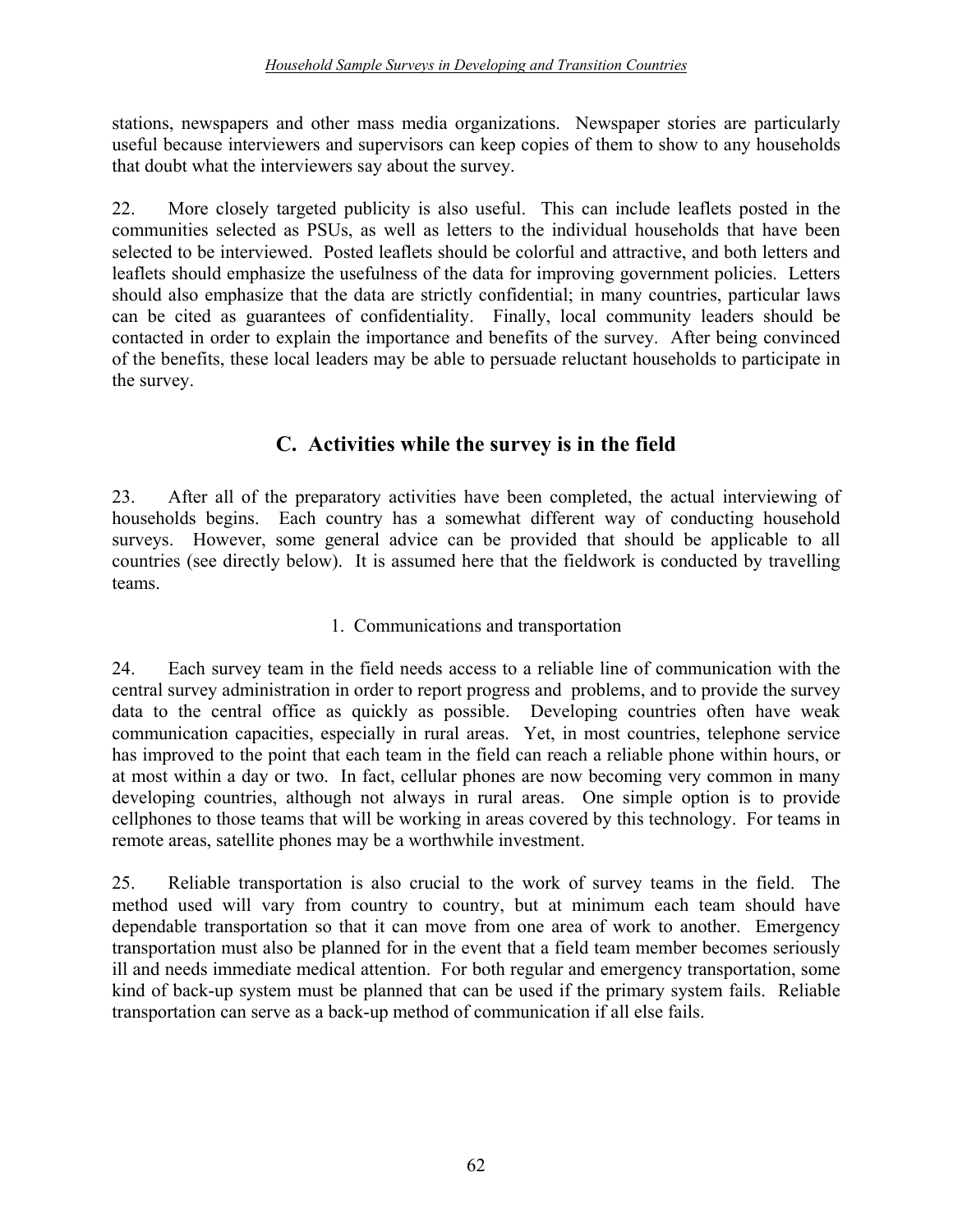#### 2. Supervision and quality assurance

26. The quality of work done by interviewers is of crucial importance to any household survey. Assuring quality is not an easy task. Some interviewers may simply not be able to do the work, and others may not put forth their full effort if there are little or no incentives for doing so. The key to maintaining the quality of the work is an effective system of fieldwork supervision.

27. The following recommendations will help supervisors to be effective in monitoring and maintaining the quality of the interviewers' work. First, each supervisor should be responsible for a small number of interviewers: no more than five and as few as two or three. Second, at least half of each supervisor's time should be devoted to checking the quality of the work of the interviewers. Third, a relatively short checklist should be developed for the use of supervisors in checking completed questionnaires submitted by interviewers; this will ensure that some basic rules for completing the interviews are being followed in every surveyed household. *Each* survey questionnaire should be checked with respect to the items on this list, and a written record should be kept of these checks. Fourth, supervisors should make *unannounced* visits to interviewers for the purpose of observing them at work. This will ensure that the interviewers are where they are supposed to be. In addition, the supervisor should observe the interviewer while he or she is interviewing a household, to verify that the interviewer is following all the procedures taught in the training. Fifth, supervisors should randomly select some households for revisits after the household has been interviewed. Another, more detailed checklist should be prepared for the purpose of conducting a "mini-interview" touching on key points (for example, how many people actually live in the household) so as to make sure that the interviewer has correctly recorded the most basic information on the questionnaire. Sixth, with travelling teams, the fieldwork plan should be organized so that the supervisor accompanies the interviewers as they move from place to place to complete their interviews; after all, very little supervision can be carried out when the supervisor is far from the interviewers.

28. Two other recommendations can be made regarding supervision and data assurance. First, serious consideration should be given to entering data in the field using laptop computers, using software that can check the entered data for internal inconsistencies. Any inconsistencies found may be resolved by having the interviewer return to the household to obtain the correct information.17 Second, members of the core survey team should undertake unannounced visits to the survey teams. These visits are essentially a means of supervising the supervisors, whose work also needs to be checked.

#### 3. Data management

29. A crucial task for any survey is entering the data and putting them into a form that is amenable to data analysis. Most data entry is now performed using personal computers with data entry software. The software should be designed to check the logical consistency of the data. If inconsistencies are found, at minimum the work of the data entry staff can be checked to

 $17\,$ Using laptop computers in the field is not necessarily an easy task. Problems include lack of reliable electricity, computer problems due to dust, heat and high humidity and, of course, the high cost of purchasing many of these computers.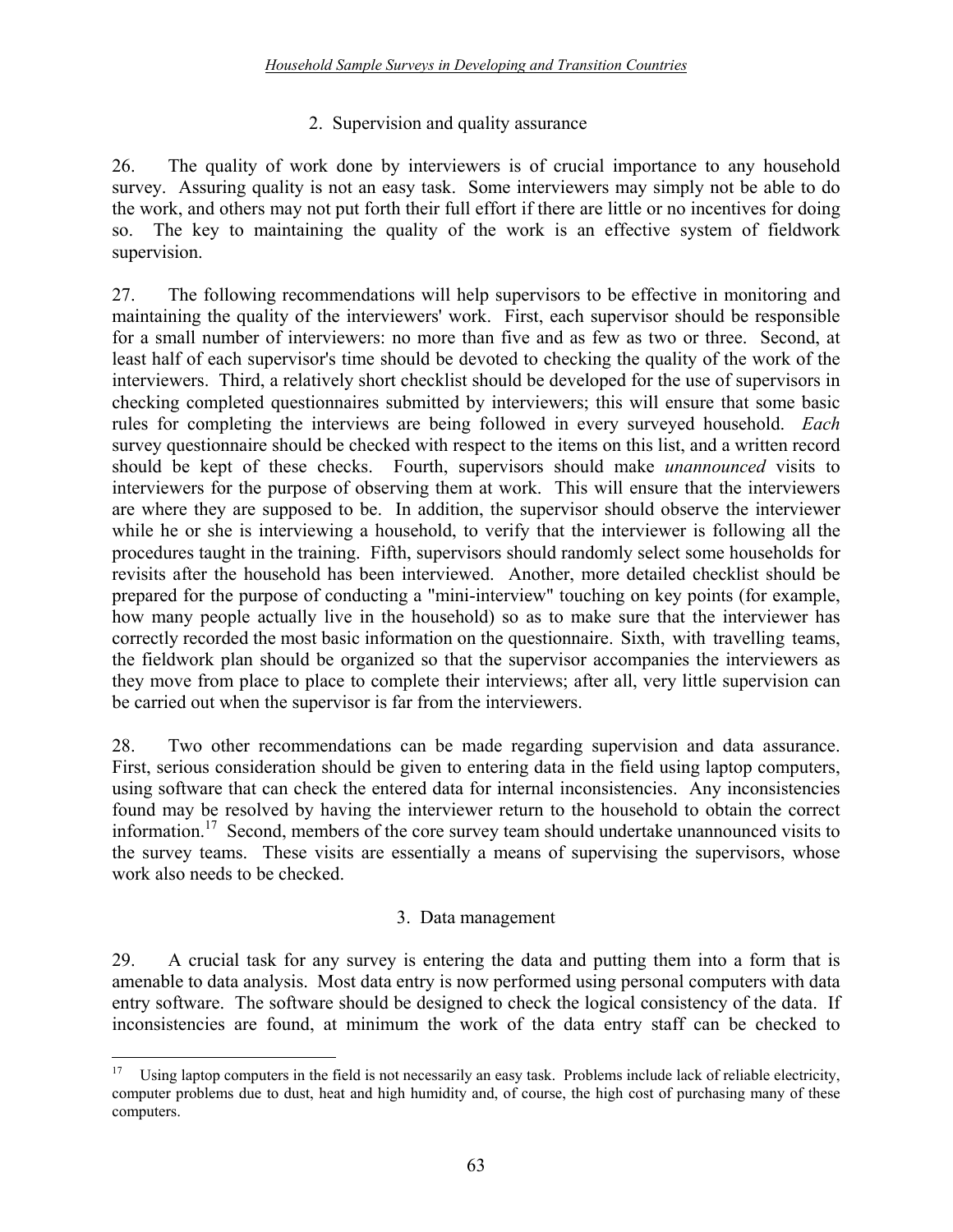#### *Household Sample Surveys in Developing and Transition Countries*

determine whether simple data entry errors are responsible. The introduction of an even better system -- one where the interviewer could return to the household to correct inconsistencies - would be possible if data entry has been carried out in the field but almost impossible if it has been carried out in the central headquarters of the organization conducting the survey.

30. The data management system must operate so that the data arrive at a central location as soon as possible. This is important for two distinct reasons. First, the work done in the first week or the first month should be checked immediately to ensure that there are no serious problems in the data that arrive in the central office. Second, in almost all cases, the sooner information arrives in the hands of analysts and policy makers, the more valuable it is.

31. Some more specific advice can also be given regarding data management. First, a complete accounting should be maintained of all sampled households in terms of their survey outcomes as respondents, non-respondents or ineligible units. This information is needed for use in weighting the respondent data records for the analysis. Second, the data entry software program should be thoroughly tested before it is used. An excellent time to test it is during the pilot test of the questionnaire. Third, before providing data to researchers and data analysts, each part of the data set should be checked to ensure that no households have been mistakenly excluded, or included more than once. Fourth, a "basic information" document needs to be prepared and provided to data analysts, so as to ensure that they understand how to use the data. This is explained further in section D.

# **D. Activities required after the fieldwork, data entry and data processing are complete**

32. Once all interviews have been completed, a few more activities are required to complete a successful household survey. All of them usually take place at the central headquarters of the organization that collected the data. The most obvious task is data analysis, which is discussed in detail elsewhere in this publication, but several other important wrap-up activities also need to be performed.

#### 1. Debriefing

33. All supervisors, and if possible all interviewers and data entry staff, should participate in a meeting with the core survey team to discuss problems encountered, ideas to eliminate them in future surveys and, more generally, any suggestions for improving the survey. This meeting should be held immediately after the survey has been completed and before field and data entry staff forget the details of their experiences. Detailed records must be kept of recommendations made so that they can be incorporated when the next survey of this type is planned.

2. Preparation of the final data set and documentation

34. The data from almost any household survey are likely to be useful for many years, and both the agency that collected the data and other research agencies (or individual researchers) may well produce many reports and analyses in later years. To avoid confusion, a final "official"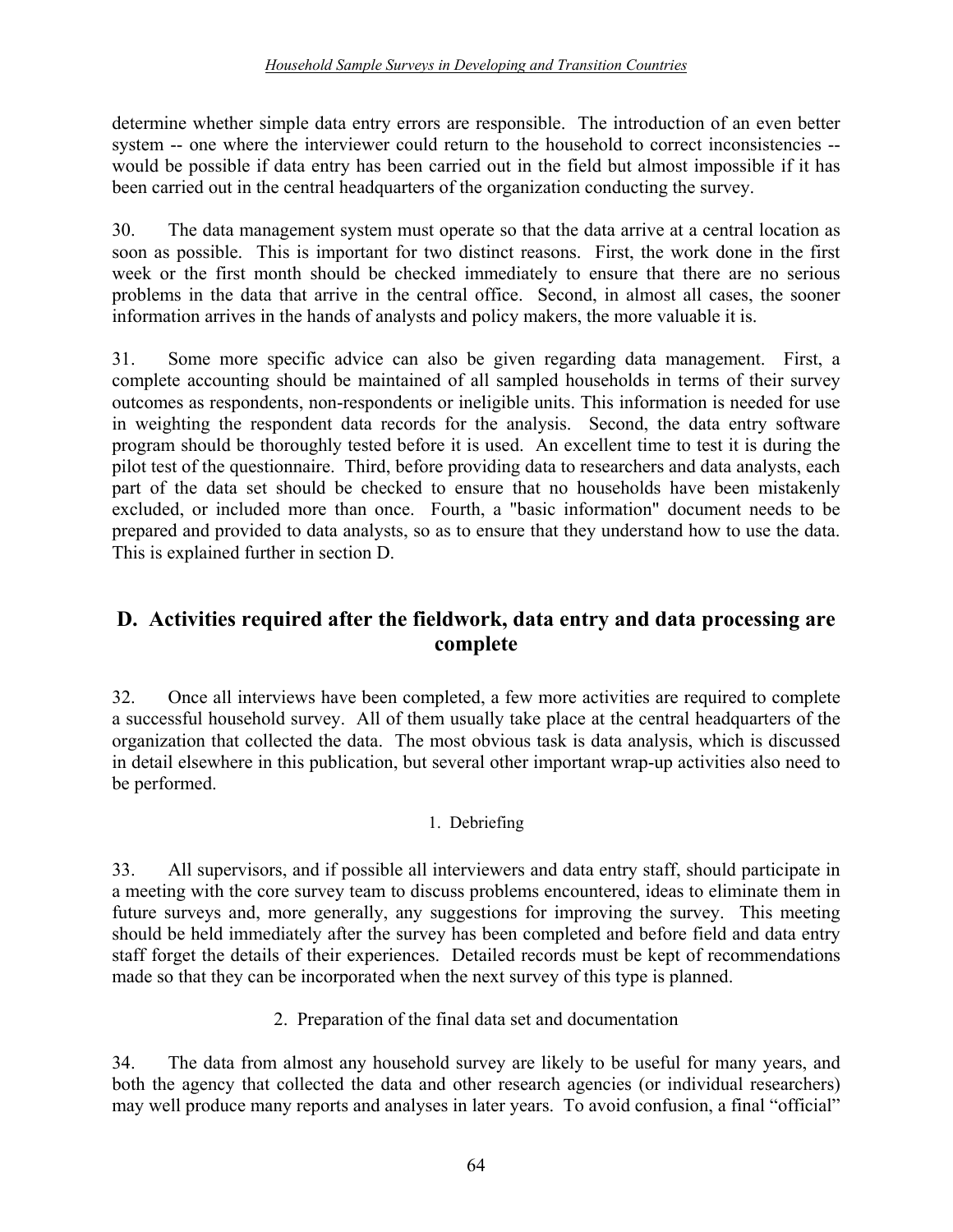#### *Household Sample Surveys in Developing and Transition Countries*

version of the data set should be prepared which should serve as the basis for *all* analysis by *all* organizations and individuals that will use the data. Ideally, this final version of the data should be ready within two to three months after the data have been collected. Thus, the data collected in the field must be rigorously checked and analysed to uncover any errors and abnormalities that may need fixing, or at least flagging. Of course, some errors might be discovered only after additional months or even years have passed, in which case a "revised" data set could be prepared for all subsequent analysis.

35. Any data analyst will have many questions about the data. These may range from mundane questions about how the data files have been set up, to far more important ones concerning exactly how the data were collected. In order to avoid being inundated with requests for clarification that could occupy a large amount of staff time, agencies that collect the data should prepare a document that explains how the data were collected and how the data files have been arranged and formatted. Such documentation will contain descriptions of any codes that are not found on the survey questionnaires, as well as explanations for any cases in which the data collection diverged from the initial plans. Ideally, the document will show how the final sample differed from the planned sample, in other words, how many households either could not be found or refused to participate and (if applicable) how new households were chosen to replace those that had not been interviewed. In addition to this document, the standard "package" of information for any data analyst should include a copy of the questionnaire and all the training manuals.

36. A final issue regarding documentation in many countries is translation into other languages. Today, many researchers study countries whose languages they do not read, using translations of questionnaires and other documents. Instead of having many different researchers make their own, perhaps inaccurate, translations, it is usually a good practice to translate all of the materials needed for data analysis into a common international language, the most obvious one being English (other possibilities are French and Spanish). While this is somewhat burdensome, it may be possible to include the cost of this translation in the initial survey budget and request that donors provide funds specifically for this purpose.

### 3. Data analysis

37. All data are collected for purposes of analysis, so it is hardly necessary to point out that the final activity after the data collection is their analysis. Since many other chapters discuss the issue, this chapter does not do so. The only point to make here is that the overall plan for the survey needs to make a realistic estimate of the amount of time needed to analyse the data, and to build this estimate into the overall timetable for survey activities. Data analysis almost always takes longer than planned, but the findings based on the data are likely to be more accurate, and more useful, the more closely the survey team consults with the individuals who will analyse the data.